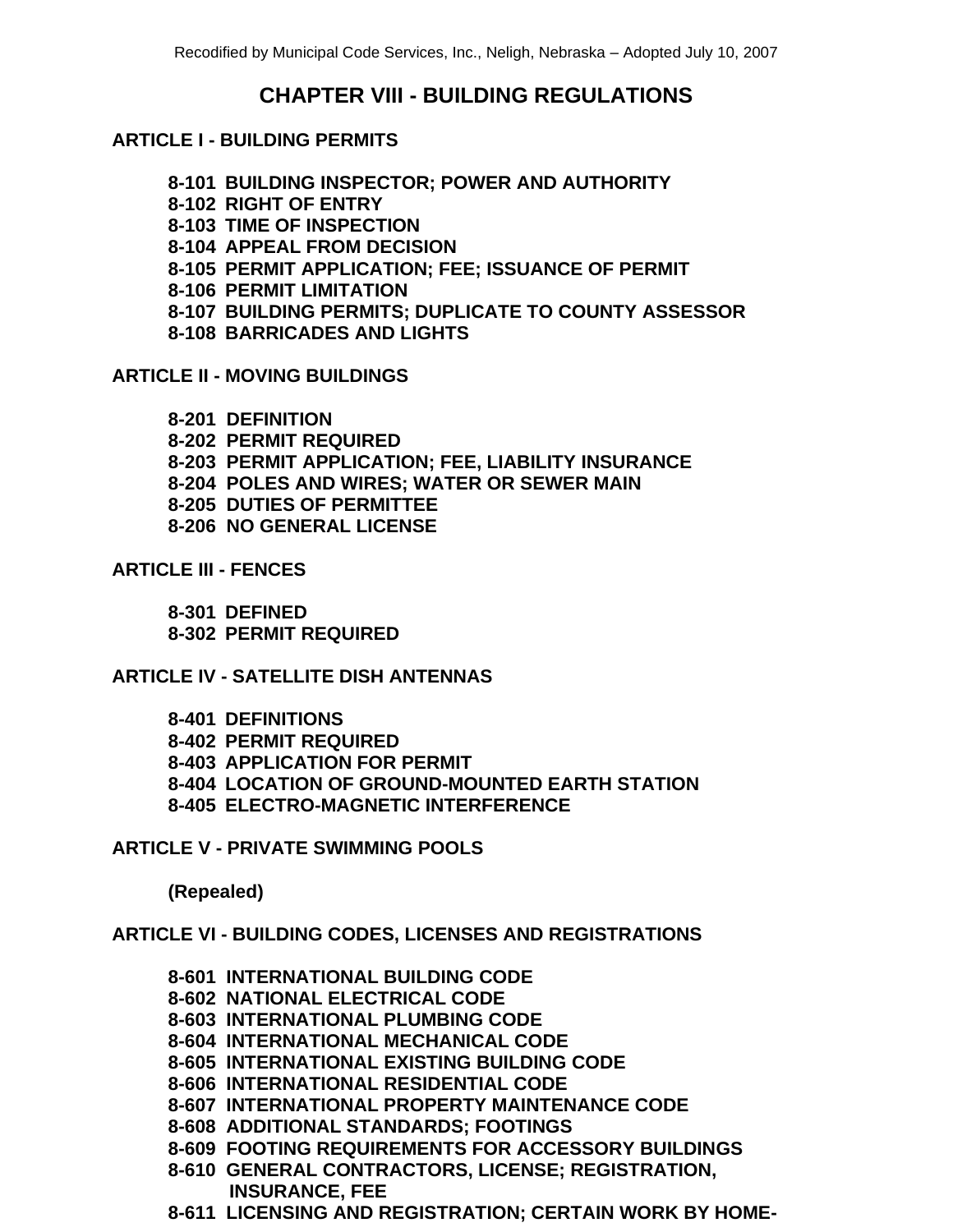- **OWNER EXCEPTED**
- **8-612 PLUMBING CODE; MASTER PLUMBERS; LICENSE**
- **8-613 PLUMBING CODE; JOURNEYMAN PLUMBERS; LICENSE**
- **8-614 PLUMBING CODE; APPRENTICE PLUMBERS; LICENSE**
- **8-615 ELECTRICAL CODE; ELECTRICIANS, FIRE ALARM INSTALLERS; LICENSE**
- **8-616 MECHANICAL CODE; MECHANICAL CONTRACTORS AND JOURNEYMEN; LICENSE**
- **8-617 INTERNATIONAL ENERGY CONSERVATION CODE**

**ARTICLE VII - UNSAFE BUILDINGS**

- **8-701 DEFINITION**
- **8-702 PROHIBITION**
- **8-703 DETERMINATION AND NOTICE**
- **8-704 HEARING AND APPEAL**
- **8-705 SPECIAL ASSESSMENTS**
- **8-706 STANDARDS FOR REPAIR, VACATION OR DEMOLITION**

**ARTICLE VIII - PRIVATE WATER SYSTEMS**

**8-801 SCOPE 8-802 DEFINITIONS 8-803 SANITATION REQUIREMENTS 8-804 CONSTRUCTION REQUIREMENTS 8-805 QUALITY OF WATER 8-806 PERMITS AND FEES 8-807 INSPECTIONS 8-808 PENALTY FOR VIOLATIONS 8-809 ABATEMENT OF NUISANCE 8-810 WATER SERVICE AND DRAIN LAYER; LICENSE 8-811 LAWN SPRINKLER INSTALLER; LICENSE**

**ARTICLE IX - PENAL PROVISION**

**8-901 VIOLATION; PENALTY**

# **CHAPTER VIII - BUILDING REGULATIONS**

## **ARTICLE I - BUILDING PERMITS**

#### **SECTION 8-101: BUILDING INSPECTOR; POWER AND AUTHORITY**

The building inspector shall be the city official who shall have the duty of enforcing all building and housing regulations as herein prescribed. He/she shall:

1. Inspect all buildings repaired, altered, built or moved in the City as often as necessary to insure compliance with all city ordinances.

2. Have the power and authority to order all work stopped on any construction, alteration or relocation which violates any provisions prescribed herein.

3. Issue permission to continue any construction, alteration or relocation when he/she is satisfied that no provision will be violated.

## **SECTION 8-102: RIGHT OF ENTRY**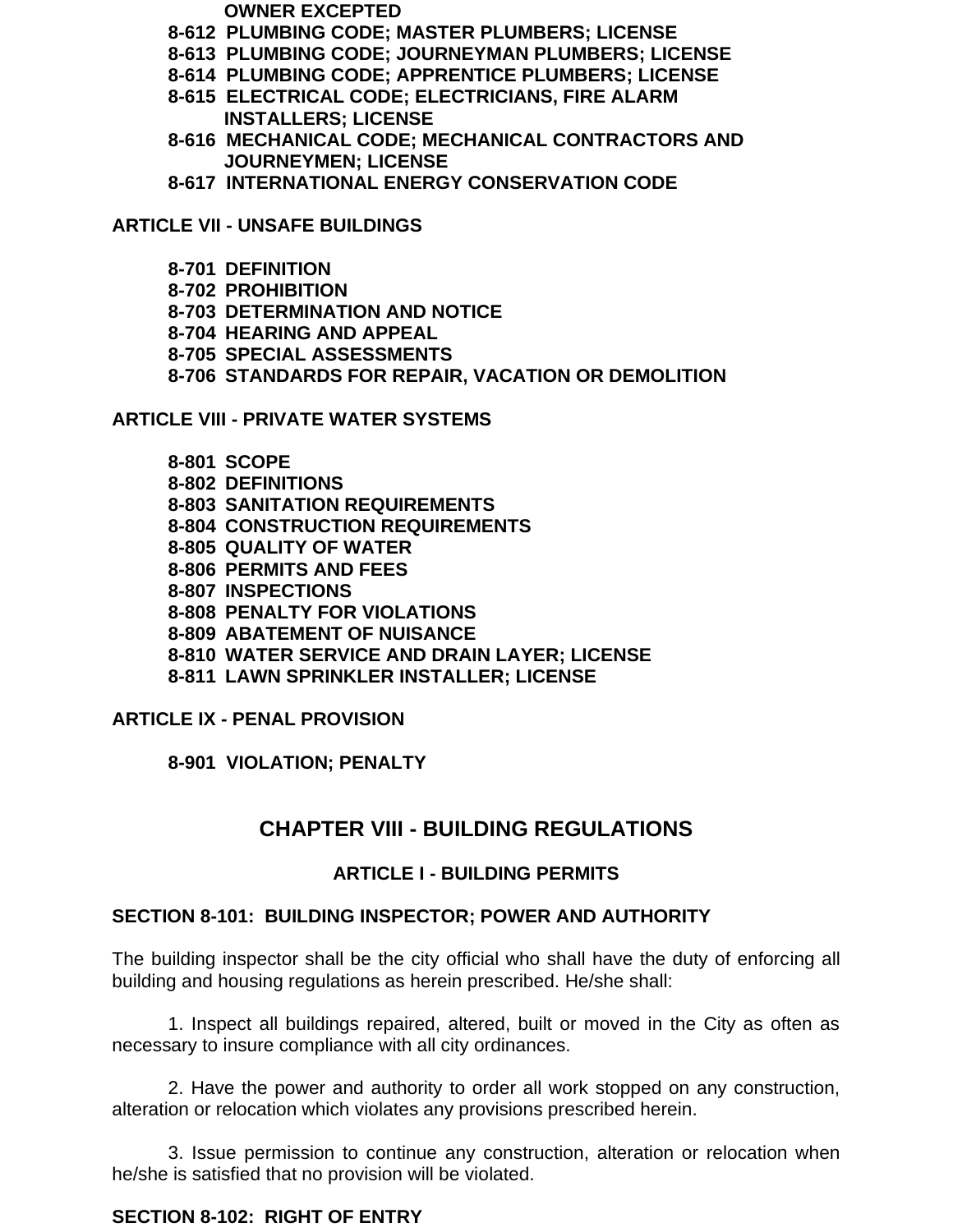It shall be unlawful for any person to refuse to allow the building inspector entry into any building or structure where the work of construction, alteration, repair or relocation is taking place, for the purpose of making official inspections, at any reasonable hour.

#### **SECTION 8-103: TIME OF INSPECTION**

1. The building inspector, upon notification from the permit holder or his/her agent, shall make the following inspections of the building or structure and shall either approve that portion of the construction as completed or notify the permit holder or his/her agent that the work fails to comply with the requirements of the municipal code:

- A. Foundation inspection shall be made after trenches are excavated and the necessary forms erected;
- B. Frame inspection shall be made after the roof, framing, fireblocking, and backing is in place and all pipes, chimneys, and vents are complete; and
- C. Final inspection shall be made after the building is completed and ready for occupancy.

2. It shall be unlawful for any person to do work or cause work to be done beyond the point indicated in each successive inspection without the approval of the building inspector.

#### **SECTION 8-104: APPEAL FROM DECISION**

1. In the event it is claimed that (A) the true intent and meaning of this article has been wrongly interpreted by the building inspector; (B) that the time allowed for compliance with any order of the building inspector is too short; or (C) that conditions peculiar to a particular building make it unreasonably difficult to meet the literal requirements prescribed by this article and the building inspector, then the owner, his/her agent, or the occupant may file a notice of appeal within ten days after the decision or order of the building inspector has been made.

2. The City Council shall sit and act as the Board of Adjustment and, when appealed to, shall have the power and authority to modify the decision or order of the building inspector. Such a decision shall be final, subject only to any remedy which the aggrieved person may have at law or equity. Applications for review shall be in writing and shall state the reasons why the variance should be made. A variance shall be granted only where it is evident that reasonable safety and sanitation is assured and may include conditions not generally specified by this code to achieve that end. A copy of any variance so granted shall be sent to both the building inspector and the applicant.

#### **SECTION 8-105: PERMIT APPLICATION; FEE; ISSUANCE OF PERMIT**

1. Any person desiring to commence or proceed to erect, construct, repair, enlarge, demolish or relocate any building or dwelling, or cause the same to be done, shall file with the city clerk an application for a building permit. The application shall be in writing on a form furnished by the city clerk. Every such application shall set forth the legal description of the land upon which the construction or relocation is to take place, the nature of the use or occupancy, the principal dimensions, the estimated cost, the names of the owner, architect and contractor, and such other information as may be requested thereon.

2. The application, plans and specifications so filed with the city clerk shall be checked and examined by the building inspector, and if they are found to be in conformity with the requirements of this article and all other ordinances applicable thereto, the building inspector shall authorize the city clerk to issue the said applicant a permit upon the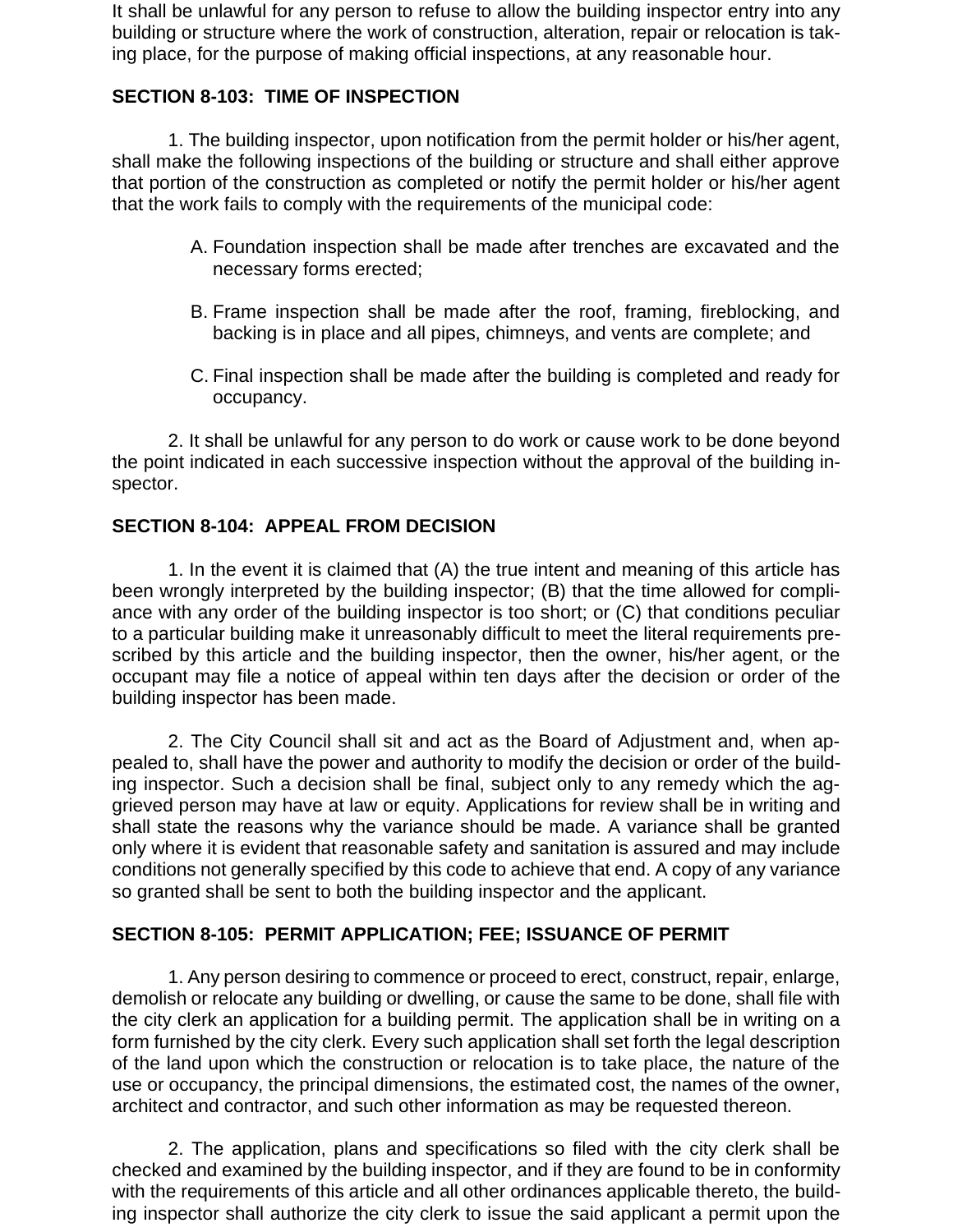payment of the permit fee set by resolution of the City Council; provided, no permit shall be needed for roof repair or driveway construction. Whenever there is a discrepancy between permit application procedures contained herein and those contained in any building code adopted by reference, the provisions contained herein shall govern.

3. At the time of application for a building permit, a deposit shall be made to the City according to the following building permit deposit fee schedule:

| New commercial building or new residential building                                     | \$1,000.00 |
|-----------------------------------------------------------------------------------------|------------|
| Commercial addition, remodel or accessory building<br>valued at \$25,000.00 or greater  | \$1,000.00 |
| Residential remodel, addition or accessory building<br>valued at \$25,000.00 or greater | \$500.00   |

Such deposit shall be refunded to the remitter upon completion and approval of a final inspection and adherence to the conditions of the building permit deposit agreement. (Ref. Neb. Rev. Stat. §17-130 through 17-132, 17-550, 17-1001) (Am. by Ord. No. 703, 10/10/17)

#### **SECTION 8-106: PERMIT LIMITATION**

If the work for which a permit has been issued has not begun within six months of the date thereof or if the construction has not been completed within 12 months, the permit shall be void; provided, the permittee shall have an opportunity to appear and show cause why his/her permit should not be cancelled. Before work can be resumed, a new permit shall be obtained in the same manner and form as an original permit.

#### **SECTION 8-107: BUILDING PERMITS; DUPLICATE TO COUNTY ASSESSOR**

Whenever a building permit is issued for the erection, alteration or repair of any building within the City's jurisdiction and the improvement is \$1,000.00 or more, a duplicate of such permit shall be issued to the county assessor. (Ref. Neb. Rev. Stat. §18-1743)

#### **SECTION 8-108: BARRICADES AND LIGHTS**

It shall be the duty of the owner, tenant or lessee causing the construction, demolition, or moving of any building or improvement within the City to protect all excavations, open basements, building materials, and debris with suitable guards or barricades by day and by warning lights at night. The failure, neglect or refusal of said persons to erect such guards shall constitute a violation of this section and the city police or the building inspector shall stop all work until guards are erected and maintained as required.

## **ARTICLE II - MOVING BUILDINGS**

#### **SECTION 8-201: DEFINITION**

"Building" is a structure designated, built or occupied as a shelter or roofed enclosure for persons, animals or property and used for residential, business, mercantile, storage, industrial, institutional, assembly, educational or recreational purposes. A structure with the following dimensions or less shall not fall within this definition: 10 feet wide, 20 feet long, and, when in a position to move, 15 feet high.

#### **SECTION 8-202: PERMIT REQUIRED**

No person shall move any building over, along or across any highway, street or alley in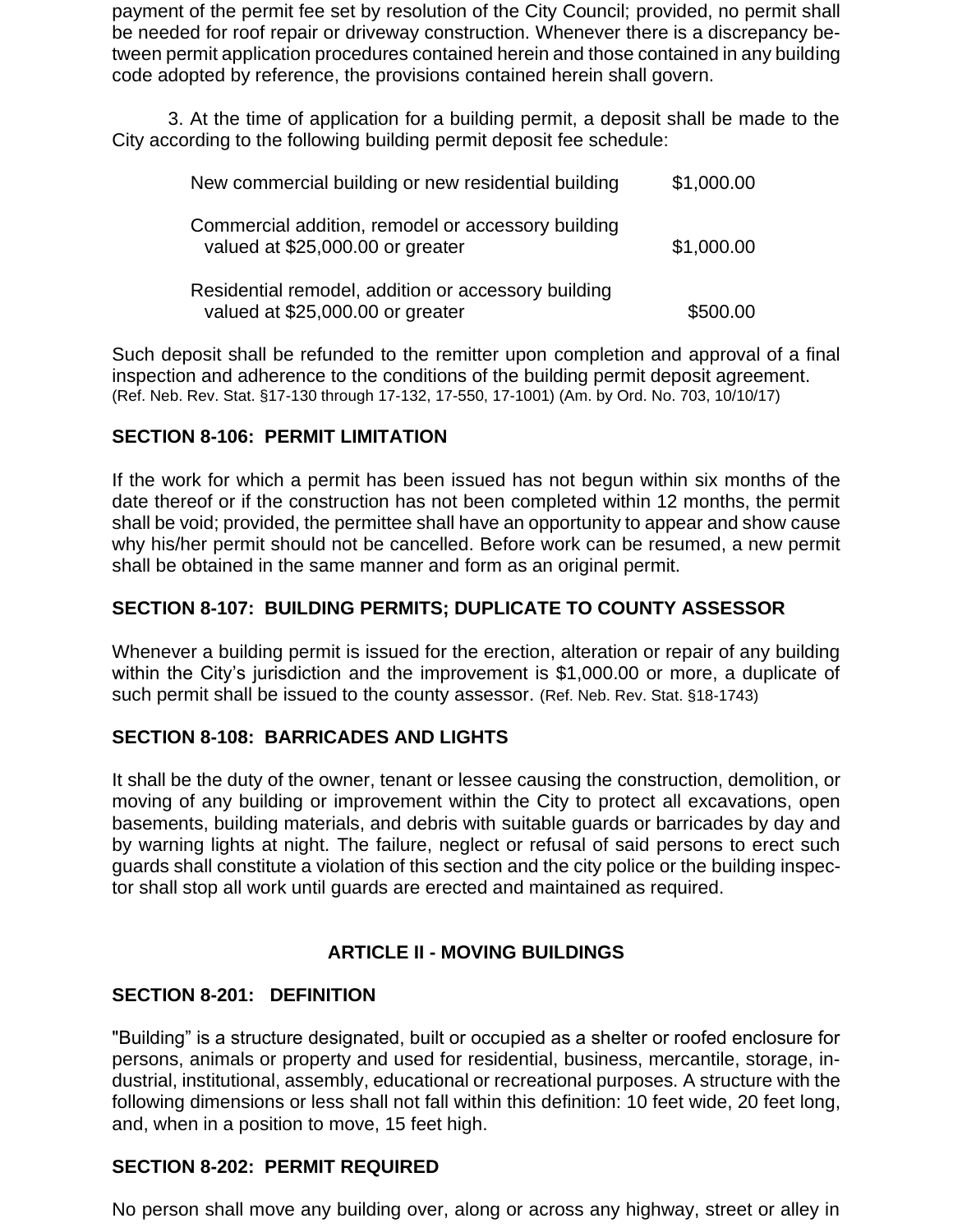the City without first obtaining a permit from the city clerk.

## **SECTION 8-203: PERMIT APPLICATION; FEE, LIABILITY INSURANCE**

1. Any person seeking issuance of a permit hereunder shall file an application for such permit with the city clerk. Upon approval of the City Council, the city clerk shall then issue the said permit.

2. The application shall be made in writing upon a form provided by the city clerk and shall set forth:

- A. A description of the building proposed to be moved, giving street number, construction materials, dimensions, number of rooms and condition of exterior and interior;
- B. A legal description of the lot from which the building is to be moved, giving the lot, block and tract number, if located in the City;
- C. A legal description of the lot to which the proposed such building is to be removed, giving lot, block and tract number, if located in the City;
- D. The portion of the lot to be occupied by the building when moved;
- E. The highways, streets and alleys over, along or across which the building is proposed to be moved;
- F. Proposed moving date and hours;
- G. Any additional information which the City Council shall find necessary to a fair determination of whether a permit should be issued.
- 3. The application shall be accompanied by the following papers:
	- A. *Tax Certificate*. The owner of the building to be moved shall file with the application sufficient evidence that the building and lot from which it is to be removed are free of any entanglements and that all taxes and any city charges against the same are paid in full.
	- B. *Certificate of Ownership or Entitlement*. The applicant, if other than the owner, shall file with the application a written statement of bill of sale signed by the owner or other sufficient evidence that he/she is entitled to move the building.
	- C. *Liability Policy*. The applicant shall file with the application a certificate of insurance providing coverage for both personal injury and property damage which might occur during the moving of said building. The minimum amount of coverage shall be \$10,000.00 for property damage and \$10,000.00 for personal injury. The City Council may require coverage in greater amounts if deemed necessary.
	- D. *Fee*. The application shall be accompanied by a permit fee in the amount of \$25.00, which shall be paid over by the city clerk to the city treasurer, who shall credit it to the General Fund.

#### **SECTION 8-204: POLES AND WIRES; WATER OR SEWER MAIN**

Whenever it is necessary for any permittee in moving a building to interfere with any electric, telephone or telegraph poles or wires, the public service company or companies owning, using or operating such poles or wires shall, upon such notice as is provided in their respective franchises (or, if no provisions for notice are made therein, then upon 48 hours notice) be present and assist in moving or, if necessary, removal of such poles and wires. The expense of said removal, as estimated, shall be paid in advance by the applicant unless otherwise provided in said companies' franchises. Whenever the moving of any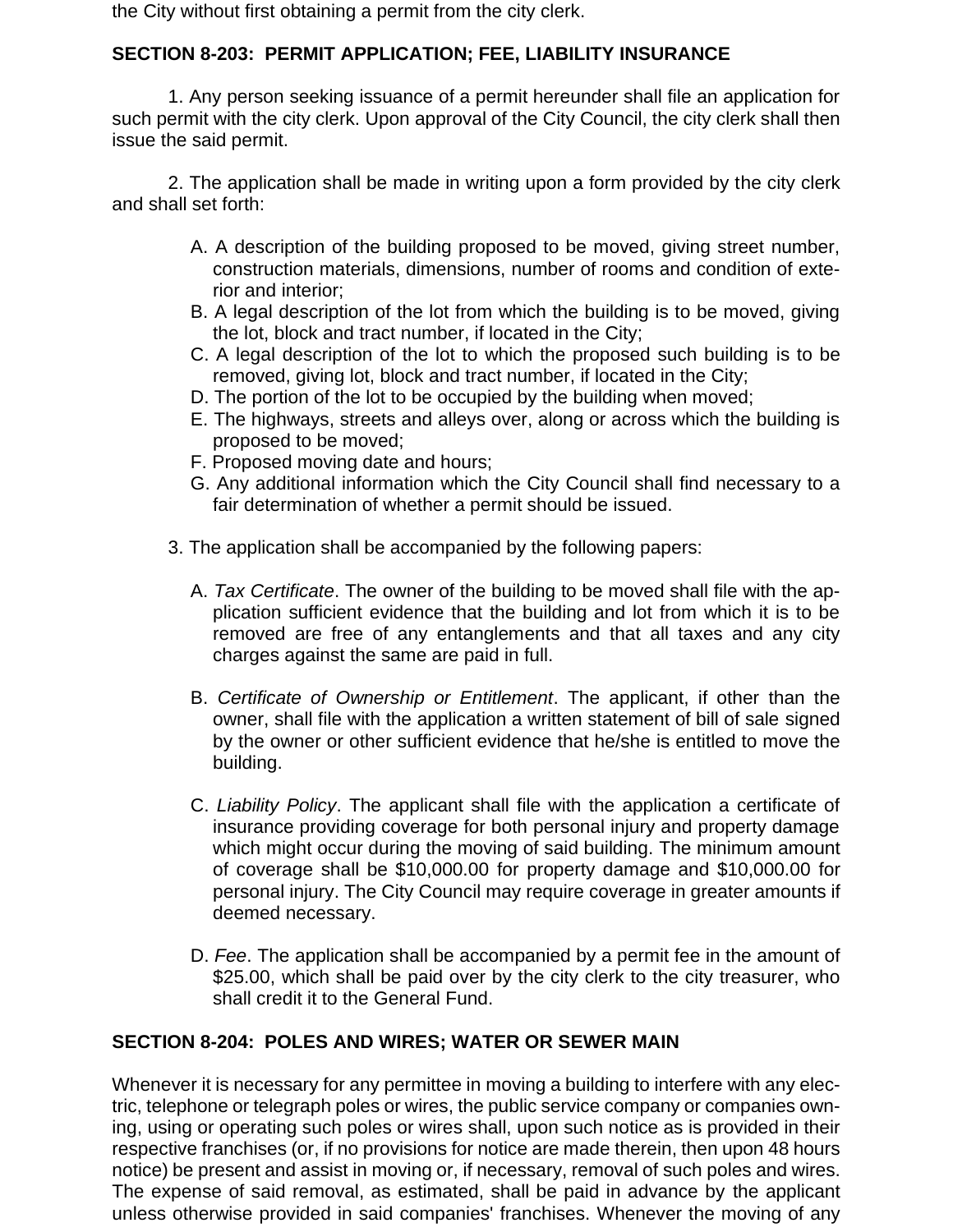building necessitates interference with any water main or sewer main belonging to the City, notice in writing of the time and route of such building moving operations shall be given to the public works superintendent, who shall proceed on behalf of the City to make such disconnections and do such work as is necessary. The notice herein provided for shall be given to said city official or public service company or companies by the licensed house mover.

## **SECTION 8-205: DUTIES OF PERMITTEE**

Every permittee under this ordinance shall:

1. Move a building only over streets designated for such use in the written permit.

2. Notify the city clerk in writing of a desired change in moving date and hours as proposed in the application.

3. Notify the city clerk in writing of any and all damage done to property belonging to the City within 24 hours after the damage or injury has occurred.

4. Cause red lights to be displayed during night hours on every side of the building while standing on the street, in such a manner as to warn the public of the obstruction; and shall at all times erect and maintain barricades across the streets in such a manner as to protect the public from damage or injury by reason of the removal of the building.

5. Remove the building from the city streets after four days of such occupancy, unless an extension is granted by the mayor and the City Council.

6. Comply with the building code, the fire zone, any zoning ordinances now existing or hereinafter adopted and all other applicable ordinances and laws, if any, upon relocating the building in the City.

7. Within ten days from the removal of the building, the permittee shall remove all rubbish and materials and fill all excavations to existing grade at the original site so that the premises are left in a safe and sanitary condition.

8. See that the sewer line is plugged with a concrete stopper, the water shut off, and the meter returned to the city water office. Permittee shall notify the gas and electric service companies to remove their services.

#### **SECTION 8-206: NO GENERAL LICENSE**

There shall be no general license or permit issued to anyone to move buildings at will or generally within the City.

#### **ARTICLE III - FENCES**

(Am. by Ord. No. 646, 5/14/13)

#### **SECTION 8-301: DEFINED**

For the purposes of this article, "fence" shall mean a structure without a roof, erected for a means of protection, confinement or aesthetic value, of materials such as wood, wire and metal, masonry or other materials approved by the building inspector.

#### **SECTION 8-302: PERMIT REQUIRED**

Before the installation of any fence within the zoning jurisdiction of the City when the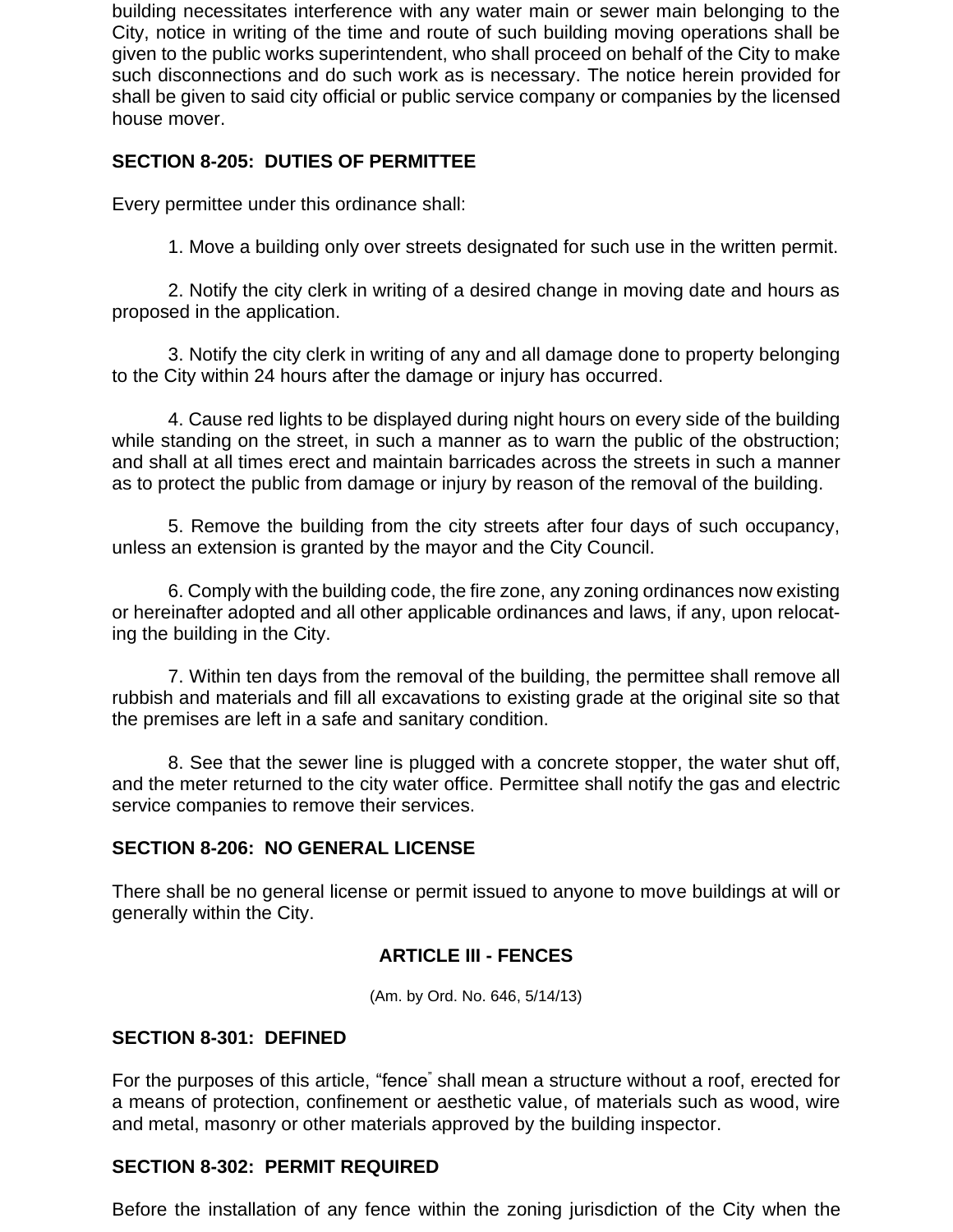property is used for residential purposes, the installer and/or owner of the property lawfully in possession of the land to be fenced shall first obtain a permit from the city clerk. Fences shall be governed by Section 7-11 of the Zoning Regulations.

# **ARTICLE IV – SATELLITE DISH ANTENNAS**

## **SECTION 8-401: DEFINITIONS**

1. "Dish-type satellite signal-receiving antennas," also referred to as "earth stations" or "ground stations," shall mean one or a combination of two or more of the following:

- A. A signal-receiving device (antenna, dish antenna or dish-type antenna), the purpose of which is to receive communication or other signals from satellites in earth orbit and other extraterrestrial sources.
- B. A low-noise amplifier (LNA) which is situated at the focal point of the receiving component, the purpose of which is to magnify, store, transfer and/or transmit electronic or light signals.
- C. A coaxial cable, the purpose of which is to carry or transmit said signals to a receiver.
- 2. "Receiver" shall mean a television set or radio receiver.

3. "Dish" shall mean that part of a satellite signal-receiving antenna, characteristically shaped like a saucer or dish.

4. "Grounding rod" shall mean a metal pole permanently positioned in the earth to serve as an electrical conductor through which electrical current may safely pass and dissipate.

## **SECTION 8-402: PERMIT REQUIRED**

No person, firm, partnership, corporation, trust or other legal entity shall construct an earth station without a permit nor shall construction commence before a permit is issued in accordance with Section 8-403 of this article.

#### **SECTION 8-403: APPLICATION FOR PERMIT**

1. The owner, or occupant with written permission from the owner, of any lot, premises or parcel of land within the City who desires to construct an earth station on said lot, premises, or land parcel must first submit a written application upon a form provided and approved by the building inspector, stating the following:

- A. The name and address of the applicant;
- B. The name and address of the owner of the real estate;
- C. The name and address of the person to be permitted to construct the proposed earth station;
- D. The exact location and dimensions of all buildings and structures; and
- E. The legal description of the lot, premises or land parcel.
- 2. Applicant must also provide:
	- A. A plot plan showing the exact location and dimensions of the proposed earth station;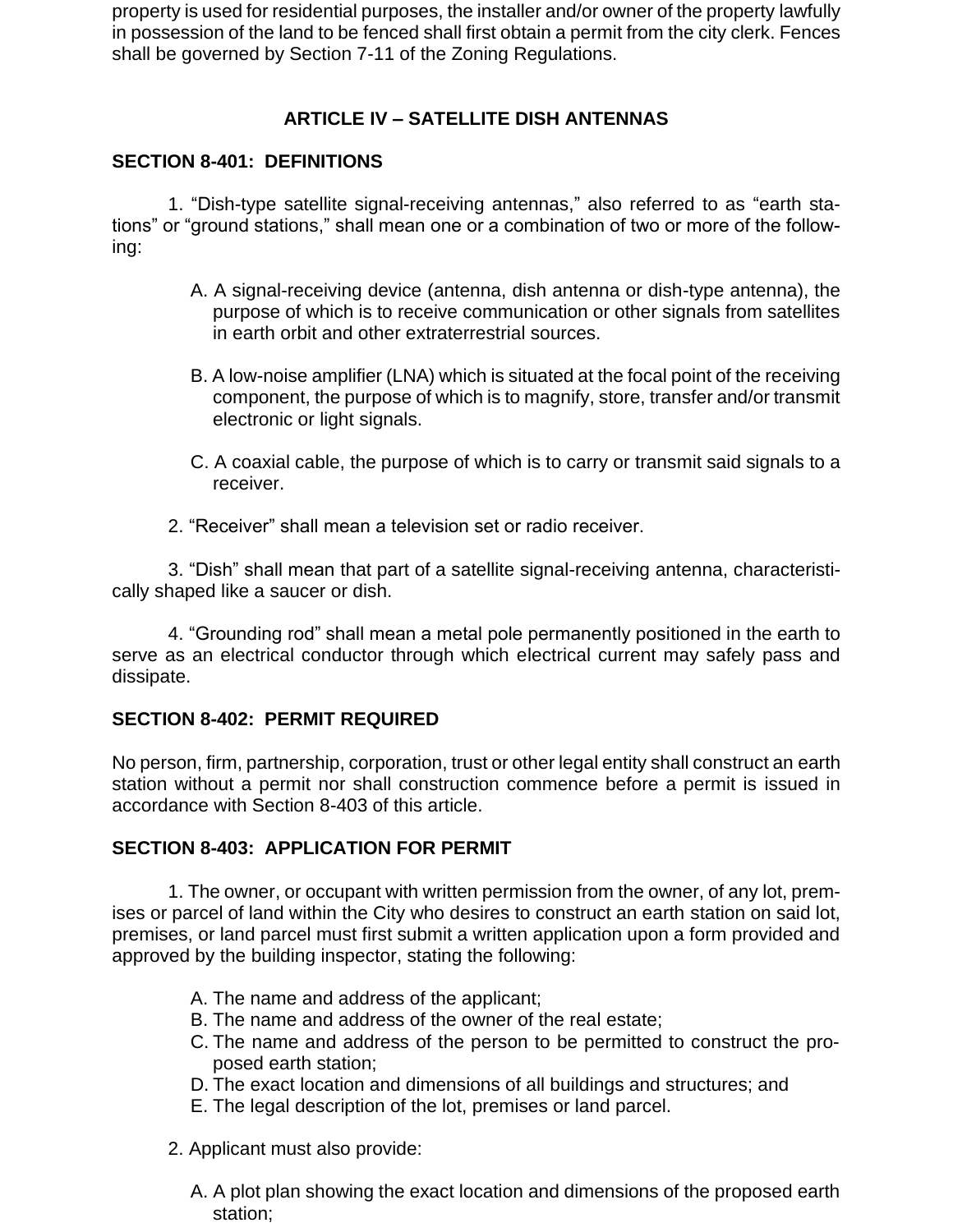- B. Construction plans and specifications.
- C. Documentation of the possession of any license or permit required by any federal, state or local agency pertaining to the ownership, construction or operations of an earth station.

3. The applicant shall submit with each application a permit fee in the sum of \$5.00. Such fee shall cover the costs of reviewing the construction plans and specifications, inspecting the final construction and processing the application.

4. After submission of all of the aforementioned information and documentation to the building inspector and upon his/her approval of the same, the building inspector shall issue a permit for construction of an earth station.

## **SECTION 8-404: LOCATION OF GROUND-MOUNTED EARTH STATION**

1. No earth station shall be erected in any front or side yard but shall be permitted only in the rear of the residence or main structure.

2. No earth station, including its concrete base slab or other substructure, shall be constructed less than five feet from any property line or easement, except when the earth station is installed in an area zoned other than first or second residential, and in that event, the dish may orbit within zero feet of the lot line.

 3. No earth station shall be linked, physically or electronically, to a receiver which is not located on the same lot, premises or parcel of land as the earth station.

 4. An earth station shall not exceed a grade height of 15 feet, unless constructed on or attached to a building.

 5. Wiring between an earth station and a receiver shall be placed at least four inches beneath the surface of the ground in rigid conduit; provided, however, direct burial cable may be used if the maximum voltage never exceeds 90 volts. All electrical installations are subject to inspection and must meet existing electrical codes.

6. Such earth station shall be designed to withstand a wind force of 75 miles per hour.

7. Any driving motor shall be limited to 110V maximum power design and be encased in protective guards.

8. An earth station must be bonded to a grounding rod.

9. Not more than one earth station shall be installed per lot, premises or parcel of land in residential districts.

#### **SECTION 8-405: ELECTRO-MAGNETIC INTERFERENCE**

Earth stations shall be filtered and/or shielded so as to prevent emission of radio-frequency energy that would cause any harmful interference with radio and/or television broadcasting or reception. In the event that harmful interference is caused subsequent to the granting or a conditional use permit, the operator of the earth station shall promptly take steps to eliminate the harmful interference, including moving the earth station, shielding the same, and if necessary, removing it.

## **ARTICLE V - PRIVATE SWIMMING POOLS**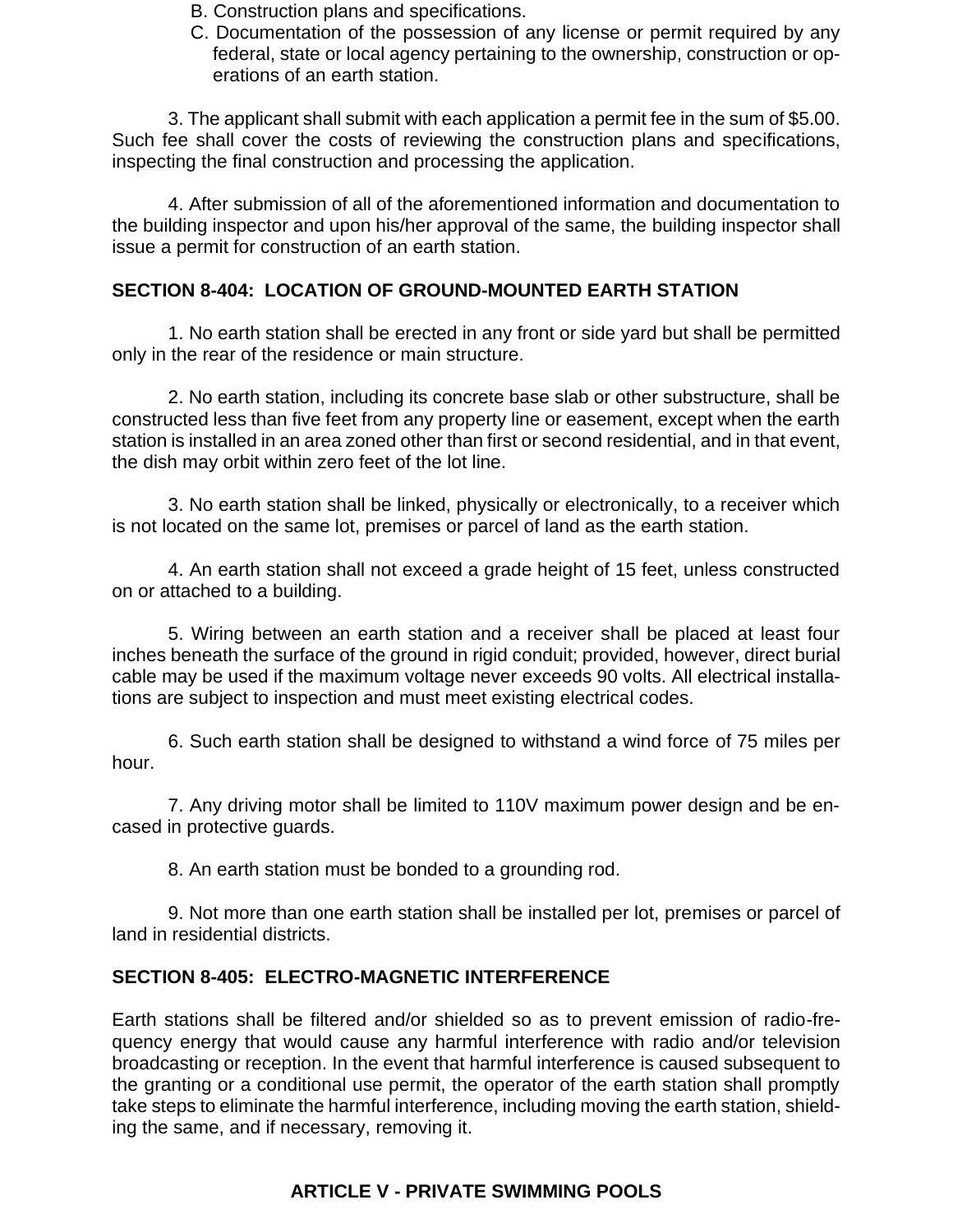(Repealed)

## **ARTICLE VI - BUILDING CODES, LICENSES AND REGISTRATIONS**

## **SECTION 8-601: INTERNATIONAL BUILDING CODE; ADOPTED BY REFERENCE**

To provide certain standards, provisions, and requirements for establishing the minimum regulations governing the conditions and maintenance of all property, buildings, and structures by providing the standards for supplied utilities and facilities and other physical things and conditions essential to ensure that structures are safe, sanitary and fit for occupation and use, to provide for the condemnation of buildings and structures unfit for human occupancy and use and the demolition of such structures and to provide for the issuance of permits and collection of fees therefor, each and all of the regulations, provisions, conditions and terms of the *International Building Code*, 2012 edition, as published by the International Code Council, Inc. are hereby adopted and incorporated by reference as though printed in full herein. Three copies of said code shall be on file at the office of the city clerk, available for public inspection during office hours. The provisions of the *International Building Code* shall be controlling throughout the City and throughout its zoning jurisdiction. (Am. by Ord. No. 684, 2/9/16)

## **SECTION 8-602: NATIONAL ELECTRICAL CODE; ADOPTED BY REFERENCE**

To provide certain standards, provisions, and requirements for safe and fireproof installation, methods of connection, and uses of materials in the installation of electrical wiring and appliances, the *National Electrical Code*, 2014 edition, as recommended and published by the National Fire Protection Association and printed in book or pamphlet form, is hereby incorporated by reference as though printed in full herein insofar as said code does not conflict with the statutes of the State of Nebraska. Three copies of the said code shall be on file at the office of the city clerk, available for public inspection during office hours. The provisions of the *National Electrical Code* shall be controlling throughout the City and throughout its zoning jurisdiction. (Am. by Ord. Nos. 576, 2/10/09; 634, 3/13/12; 663, 9/9/14; 673, 3/10/15)

#### **SECTION 8-603: INTERNATIONAL PLUMBING CODE; ADOPTED BY REFERENCE**

To provide certain standards, provisions, and requirements for regulating the design, construction, quality of materials, erection, installation, alteration, repair, location, relocation, replacement, addition to, use or maintenance of plumbing systems and providing for the issuance of permits and collection of fees therefor, each and all of the regulations, provisions, conditions and terms of the *International Plumbing Code*, 2012 edition, published by the International Code Council, are hereby adopted and incorporated by reference as though printed in full herein. Three copies of said code shall be on file at the office of the city clerk, available for public inspection during office hours. The provisions of the *International Plumbing Code* shall be controlling throughout the City and throughout its zoning jurisdiction. (Am. by Ord. No. 685, 2/9/16)

#### **SECTION 8-604: INTERNATIONAL MECHANICAL CODE; ADOPTED BY REFERENCE**

To provide certain standards, provisions, and requirements for regulating the design, construction, quality of materials, erection, installation, alteration, repair, location, relocation, replacement, addition to, use or maintenance of mechanical systems and providing for the issuance of permits and collection of fees therefor, each and all of the regulations, provisions, conditions and terms of the *International Mechanical Code*, 2012 edition, published by the International Code Council, are hereby adopted and incorporated by refer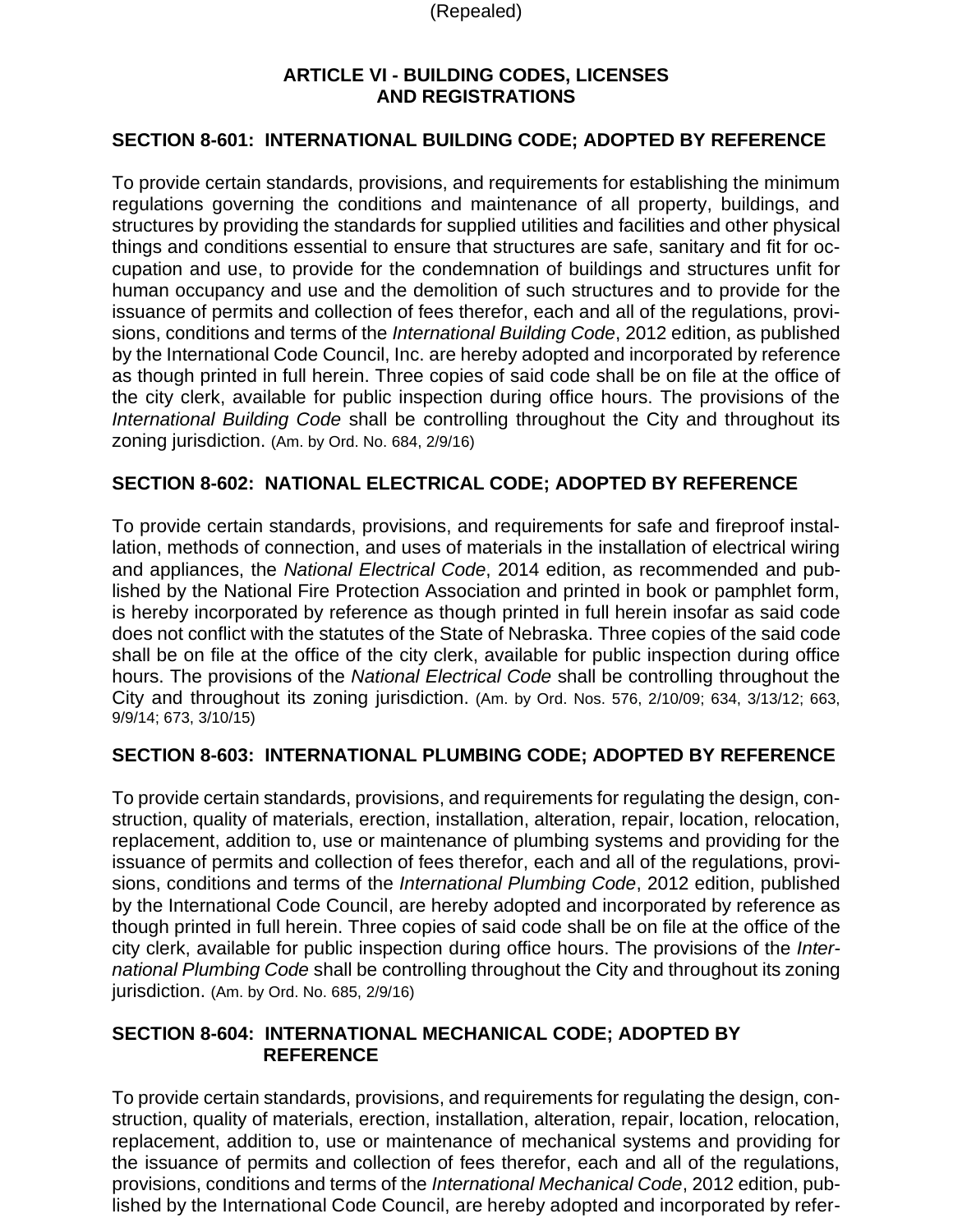ence as though printed in full herein. Three copies of the said code, shall be on file at the office of the city clerk, available for public inspection during office hours. The provisions of the *International Mechanical Code* shall be controlling throughout the City and throughout its zoning jurisdiction. (Am. by Ord. No. 686, 2/9/16)

## **SECTION 8-605: INTERNATIONAL EXISTING BUILDING CODE; ADOPTED BY REFERENCE**

To provide certain standards, provisions, and requirements for the control of buildings and structures as herein provided, each and all of the regulations, provisions, penalties, conditions and terms of said *International Existing Building Code,* as published by the International Code Council, Inc., are hereby referred to, adopted, and made a part hereof as if fully set out herein. Three copies of said code shall be on file at the office of the city clerk, available for public inspection during office hours. The provisions of the *International Existing Building Code* shall be controlling throughout the City and throughout its zoning jurisdiction. (Ord. No. 687, 2/9/16)

## **SECTION 8-606: INTERNATIONAL RESIDENTIAL CODE; ADOPTED BY REFERENCE**

To provide certain standards, provisions, and requirements for regulating the design, construction, quality of materials, erection, installation, alteration, repair, location, relocation, replacement, addition to, use or maintenance of one- and two-family dwellings and providing for the issuance of permits and collection of fees therefor, each and all of the regulations, provisions, conditions and terms of the *International Residential Code,* 2012 edition, published by the International Code Council, are hereby adopted and incorporated by reference as though printed in full herein. Three copies of the said code shall be on file at the office of the city clerk, available for public inspection during office hours. The provisions of the *International Residential* Code shall be controlling throughout the City and throughout its zoning jurisdiction. (Am. by Ord. No. 688, 2/9/16)

## **SECTION 8-607: INTERNATIONAL PROPERTY MAINTENANCE CODE; ADOPTED BY REFERENCE**

To provide certain standards, provisions, and requirements for the control of buildings and structures as herein provided, each and all of the regulations, provisions, penalties, conditions and terms of the *International Property Maintenance Code*, 2012 edition, published by the International Code Council, Inc., are hereby referred to, adopted, and made a part hereof as if fully set out herein. Three copies of the said code shall be on file at the office of the city clerk, available for public inspection during office hours. The provisions of the *International Property Maintenance Code* shall be controlling throughout the City and throughout its zoning jurisdiction. (Am. by Ord. No. 689, 2/9/16)

#### **SECTION 8-608: ADDITIONAL STANDARDS; FOOTINGS**

1. The purpose of this section is to provide an additional minimum standard for the structural design and materials used to construct footings as provided for in the 2003 Edition of the *International Residential Code*, and amendments thereto, as recommended and published by the International Code Council.

2. Wood foundations and pole design buildings are allowed, but not within the residential zoning areas of the City nor within the platted residential areas within the City's extra-territorial jurisdiction. In the areas where wood foundations and pole design buildings are prohibited, footings shall be concrete, solid masonry, reinforced concrete, or steel grillages. When the term "pole design building" is used in this section, the definitions of this term as it appears in AWPI, *Pole Building Design* 2005 are adopted.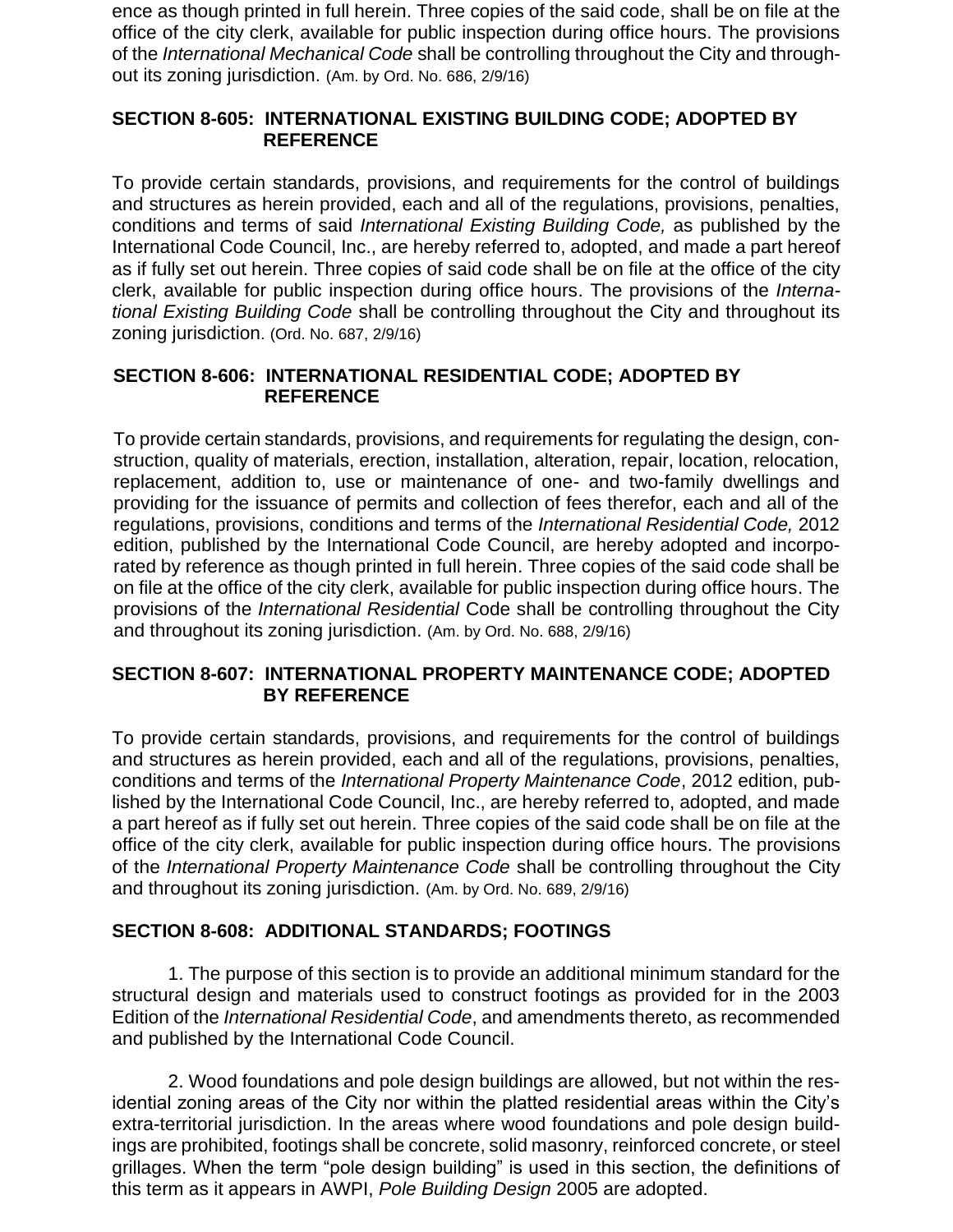#### **SECTION 8-609: FOOTING REQUIREMENTS FOR ACCESSORY BUILDINGS**

1. Any one-story wood or metal frame building not used for human occupancy with a floor area up to 240 square feet may have a floating slab foundation or walls supported on a wood foundation plate.

2. Any building from 240 square feet to 720 square feet: a footing one foot wide, one foot deep from grade with two #4 rebar running full length of footing and #4 rebar placed approximately every four feet into floor slab.

#### **SECTION 8-610: GENERAL CONTRACTORS, LICENSE; REGISTRATION, INSURANCE, FEE**

1. No person shall engage in the business of general contracting within the City's corporate limits or extraterritorial jurisdiction unless he/she shall have first registered with the City's building inspector.

2. Engaging in the business of general contracting consists of contracting for a certain price, fee, percentage or other compensation with the owner or tenant of any property to build, construct, alter, repair, remodel or demolish any building or structure upon such property or any portion thereof for which a building permit is required. Engaging in the business of general contracting does not encompass the performance of any work within a licensed trade pursuant to a city trade license or registration pursuant to this code, and does not encompass any subcontractor performing work under a contract with a general contractor registered with the City.

- 3. Registration with the city building inspector shall require:
	- A. Completion of a general contractor registration application form as provided by the City.
	- B. Submission of a current certificate of insurance which provides coverage for bodily injury and property damage in a minimum amount of \$300,000.00.
	- C. Payment of the registration fee as provided in Section 4-106 of this code.

4. Each license shall be current from the date of issuance up to and including the next December 31, unless sooner revoked, and shall be renewed before its expiration date by submission of the required application form, documentation and fee.

## **SECTION 8-611: LICENSING AND REGISTRATION; CERTAIN WORK BY HOME-OWNER EXCEPTED**

Any work by a homeowner shall be excepted from the license and registration requirements of this article if such work is performed by a homeowner on a single-family dwelling which he/she owns and in which he/she resides; provided, however, such work by homeowner shall still be subject to all other applicable provisions and requirements of this code.

## **SECTION 8-612: PLUMBING CODE; MASTER PLUMBERS; LICENSE**

1. No person shall engage in the business of plumbing as a master plumber within the City's corporate limits or extraterritorial jurisdiction unless he/she is the holder of a current and valid master plumber's license and has registered with the City's building inspector. In the case of any firm having more than one person engaging in plumbing, only one of such persons shall be required to qualify as a master plumber; and in the case of a legally constituted corporation, only one executive officer, who is liable to service of regular processes, shall be required to qualify as a master plumber.

2. Registration with the City's building inspector shall require: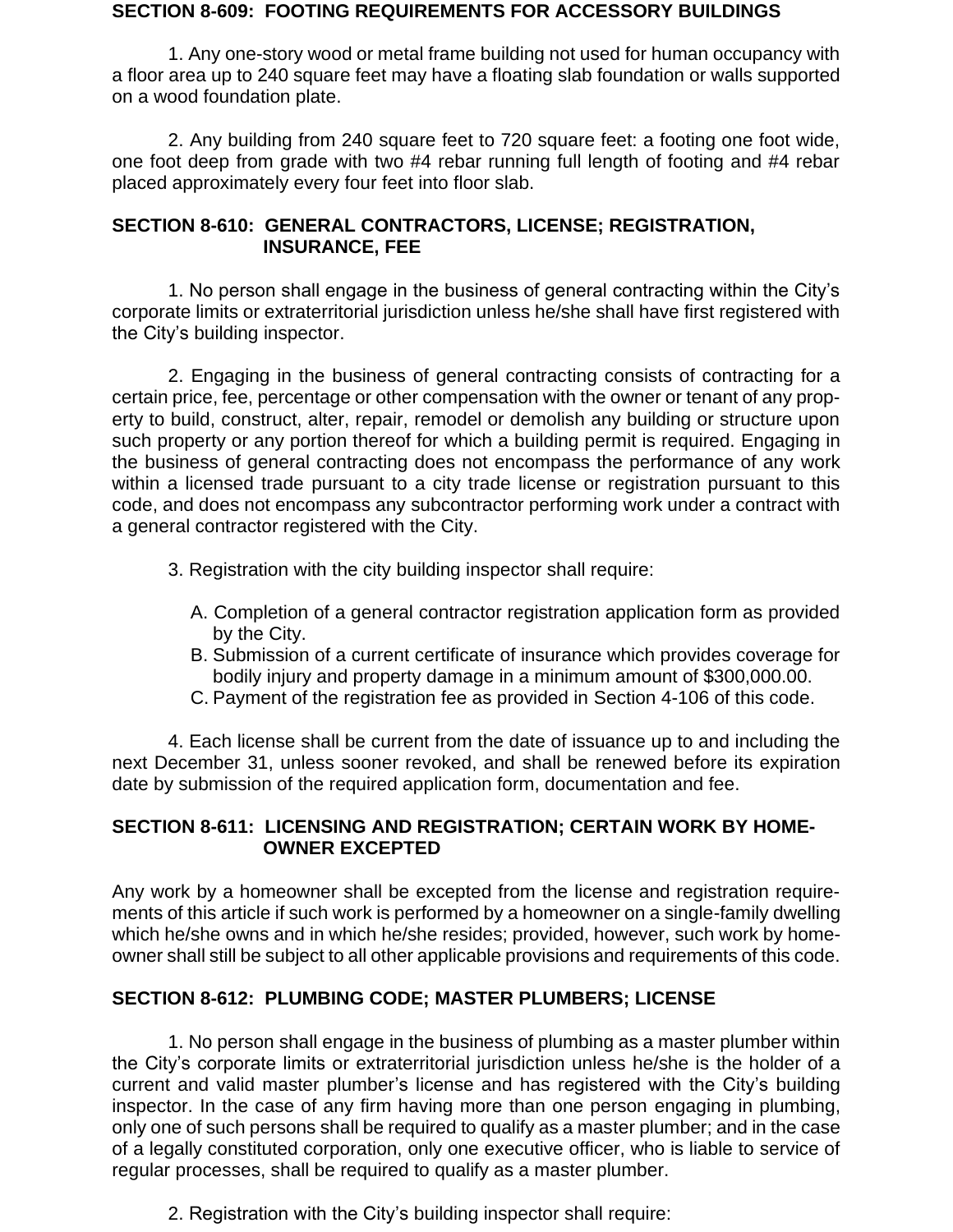- A. Completion of a master plumber's registration application form as provided by the City.
- B. Submission of documentation that the applicant has four years' experience as a journeyman plumber and that the applicant has passed a master plumber examination given by a recognized national testing agency with a score of 75% or higher, or submission of a copy of the applicant's current and valid City of Omaha, City of Bellevue, City of Fremont or City of Council Bluffs master plumber's license.
- C. Submission of a current certificate of insurance which provides coverage for bodily injury and property damage in a minimum amount of \$300,000.00.
- D. Payment of the fee as provided in Section 4-106 of this code.

3. Each license shall be valid from the date of issuance up to and including the next December 31, unless sooner revoked, and shall be renewed before the expiration date thereof by submitting the required application form, master plumber's license, certificate of insurance and fee.

## **SECTION 8-613: PLUMBING CODE; JOURNEYMAN PLUMBERS; LICENSE**

1. No person shall perform any plumbing work as a journeyman plumber within the City's corporate limits or extraterritorial jurisdiction unless he/she is the holder of a current and valid journeyman plumber's license and has registered with the City's building inspector.

- 2. Registration with the City's building inspector shall require:
	- A. Completion of a journeyman plumber's registration application form as provided by the City.
	- B. Submission of documentation that the applicant has four years' experience as an apprentice plumber and that the applicant has passed a journeyman plumber's examination given by a recognized national testing agency with a score of 75% or higher, or submission of a copy of the applicant's current and valid City of Omaha, City of Bellevue, City of Fremont, or City of Council Bluffs journeyman plumber's license.

C. Payment of the fee as provided in Section 4-106 of this code.

3. Each license shall be valid from the date of issuance up to and including the next December 31, unless sooner revoked, and shall be renewed before the expiration date thereof by submitting the required application form, journeyman plumber's license, certificate of insurance and fee.

#### **SECTION 8-614: PLUMBING CODE; APPRENTICE PLUMBERS; LICENSE**

1. No person shall perform any plumbing work as an apprentice plumber within the City's corporate limits or extraterritorial jurisdiction without first having obtained from the City's building inspector an apprentice plumber's license.

2. An apprentice plumber's license shall be issued to an applicant by the City's building inspector upon fulfillment of the following:

> A. Completion of an apprentice plumber's license application form provided by the City.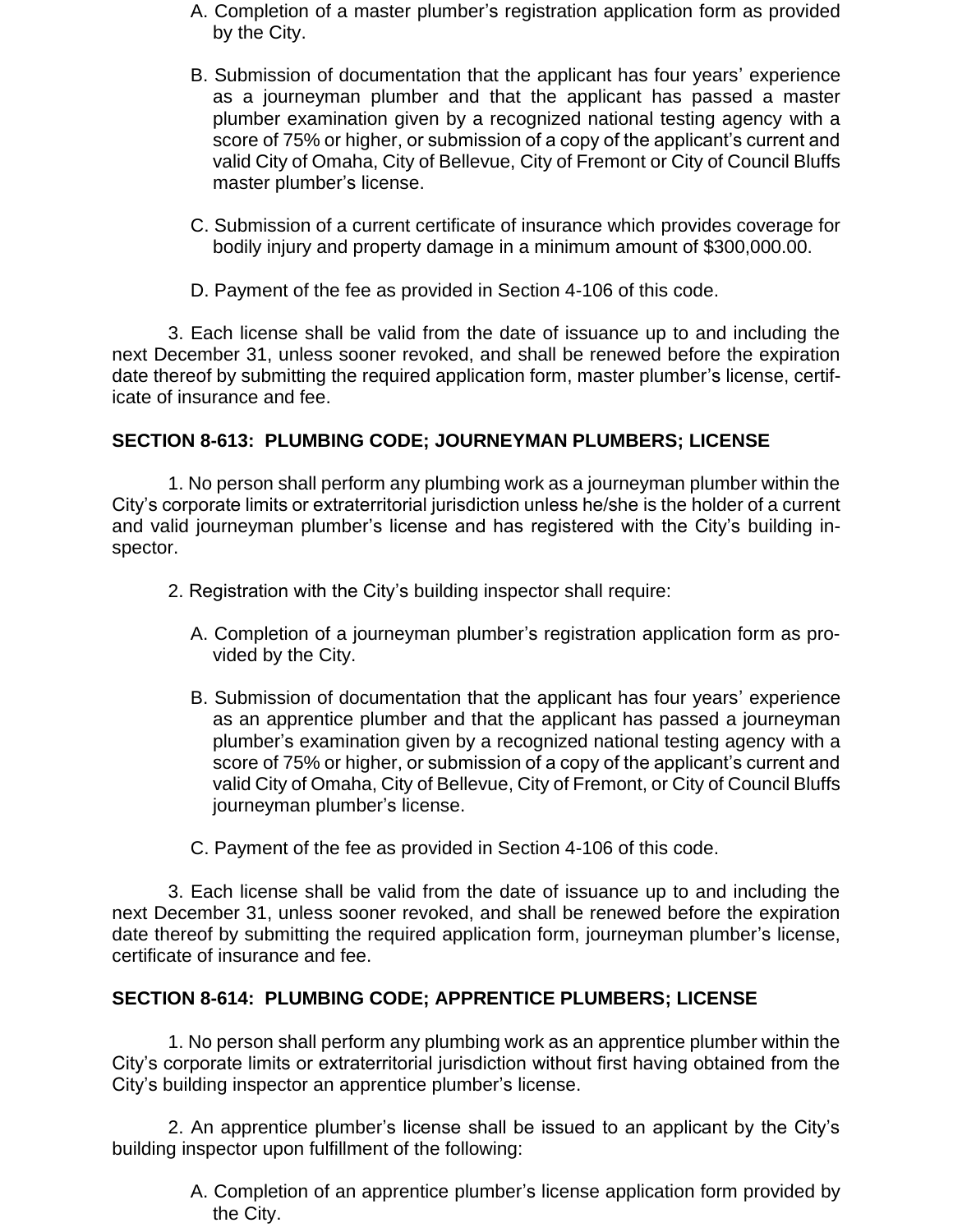- B. Submission of a copy of the applicant's written indentured apprenticeship agreement through a certified apprenticeship program which provides for training through employment and classroom-related instruction.
- C. Payment of the fee as provided in Section 4-106 of this code.

3. An apprentice plumber's license shall authorize the licensee to perform plumbing work while on the job with and under the direct supervision of a licensed journeyman or master plumber, except that a fourth year apprentice may work by himself/herself on service and repair work. Service and repair work shall include, for the purpose of this section, only the following:

- A. The cleaning of stoppages in drains, soil, waste or vent pipes.
- B. The repair of leaks in pipes and valves when such repairs do not involve or require the rearrangement of valves or pipes and the total distance of the pipe to be replaced is less than 15 feet.
- C. The replacement of such fixtures as water closets, lavatories, water heaters, garbage disposers, dishwashers and kitchen sinks, when such replacement does not require the rearrangement of water, waste and venting piping; provided, an apprentice may set fixtures in a new house or building or on a remodel job.
- D. The replacement or repair of faucets, traps and supplies on existing fixtures.
- E. The replacement of sill cocks, pressure reducing valves, backflow preventers and similar devices.

4. An apprentice plumber's license shall be valid from the date of issuance up to and including the next December 31, unless sooner revoked, and shall be renewed before the expiration date thereof by submitting the required application form, documentation and fee.

5. No master plumber shall employ any apprentice plumber who is not licensed by the City's building inspector. No more than three licensed apprentice plumbers may be supervised by a master or journeyman plumber.

## **SECTION 8-615: ELECTRICAL CODE; ELECTRICIANS, FIRE ALARM INSTALLERS; LICENSE**

1. No person shall perform electrical work or install fire alarm systems under the State Electrical Act within the City's corporate limits or extraterritorial jurisdiction without first having registered with the City's building inspector.

- 2. Registration with the City's building inspector shall require:
	- A. Completion of an electrician's registration application form as provided by the City.
	- B. Submission of a copy of the person's current electrician's or fire alarm installer's license from the State Electrical Board.
	- C. For master electricians, submission of a current certificate of insurance which provides coverage for bodily injury and property damage in a minimum amount of \$300,000.00.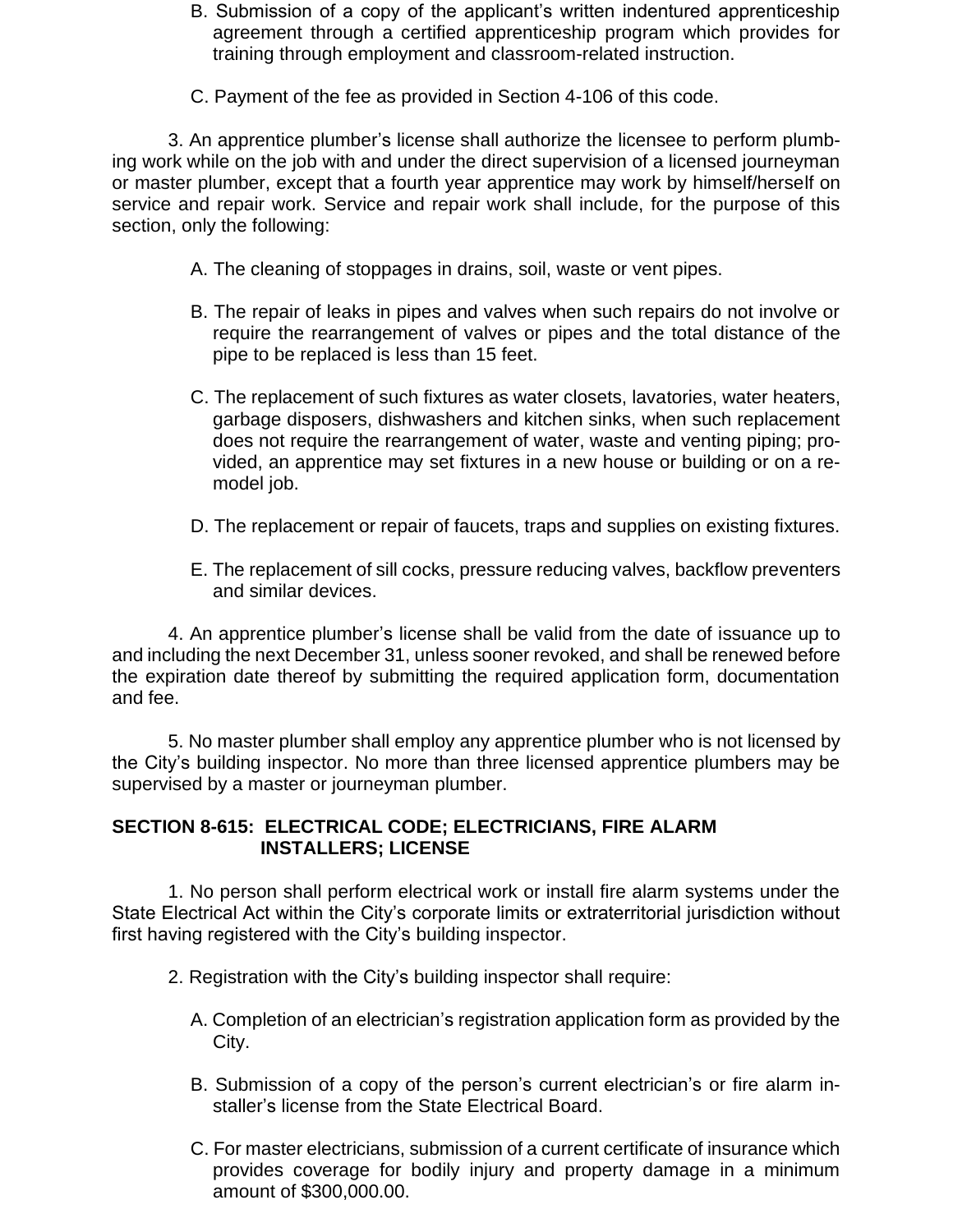D. Payment of the fee as provided in Section 4-106 of this code.

3. Each license shall be valid from the date of issuance up to and including the next December 31, unless sooner revoked, and shall be renewed before the expiration date thereof by submitting the required application form, state license, certificate of insurance and fee.

#### **SECTION 8-616: MECHANICAL CODE; MECHANICAL CONTRACTORS AND JOURNEYMEN; LICENSE**

No person shall install, repair, manufacture, replace, fit or change any air conditioning/air distribution system, any furnace, restaurant appliance hood and its duct system or any other exhaust or intake ventilating system within the City's corporate limits or extraterritorial jurisdiction without first having obtained a mechanical contractor's license or a mechanical journeyman's license from the City's building inspector.

## **SECTION 8-617: INTERNATIONAL ENERGY CONSERVATION CODE; ADOPTED BY REFERENCE**

1. To regulate and govern energy efficient building envelopes and installation of energy efficient mechanical, lighting and power systems and to provide for the issuance of permits and collection of fees therefor, the *International Energy Conservation Code,*  2009 edition, as published by the International Code Council, be and is hereby adopted as the Energy Conservation Code of the City; and each and all of the regulations, provisions, penalties, conditions and terms of said Energy Conservation Code, three copies of which are on file in the office of the city clerk, are hereby referred to, adopted, and made a part hereof as if fully set out herein, with the following revisions:

A. In Section 101.1, insert "City of Valley."

B. In Section 108.4, insert "less than \$100.00 or more than \$500.00."

2. In the event of a conflict between the provisions of the *International Energy Conservation Code* and any existing City of Valley municipal ordinance that has not been specifically repealed, then the provisions of the municipal code shall survive. (Ord. No. 635, 4/10/12)

## **ARTICLE VII - UNSAFE BUILDINGS**

## **SECTION 8-701: DEFINITION**

The term "unsafe building" as used in this article is hereby defined to mean and include any building, shed, fence, or other manmade structure which (A) is dangerous to the public health because of its condition and which may cause or aid in the spread of disease or injury to the health of its occupants or those of neighboring structures; (B) because of faulty construction, age, lack of proper repair, or any other cause is especially liable to fire and constitutes or creates a fire hazard; (C) by reason of faulty construction or any other cause is liable to cause injury or damage by the collapse or fall of all or any part of such structure; (D) because of its conditions or because of lack of doors or windows is available to and frequented by malefactors or disorderly persons who are not lawful occupants of such structure. Any such unsafe building in the City is hereby declared to be a nuisance. (Ref. Neb. Rev. Stat. 18-1720, 18-1722, 18-1722.01)

## **SECTION 8-702: PROHIBITION**

It shall be unlawful to maintain or permit the existence of any unsafe building in the City, and it shall be unlawful for the owner, occupant, or person in custody of any dangerous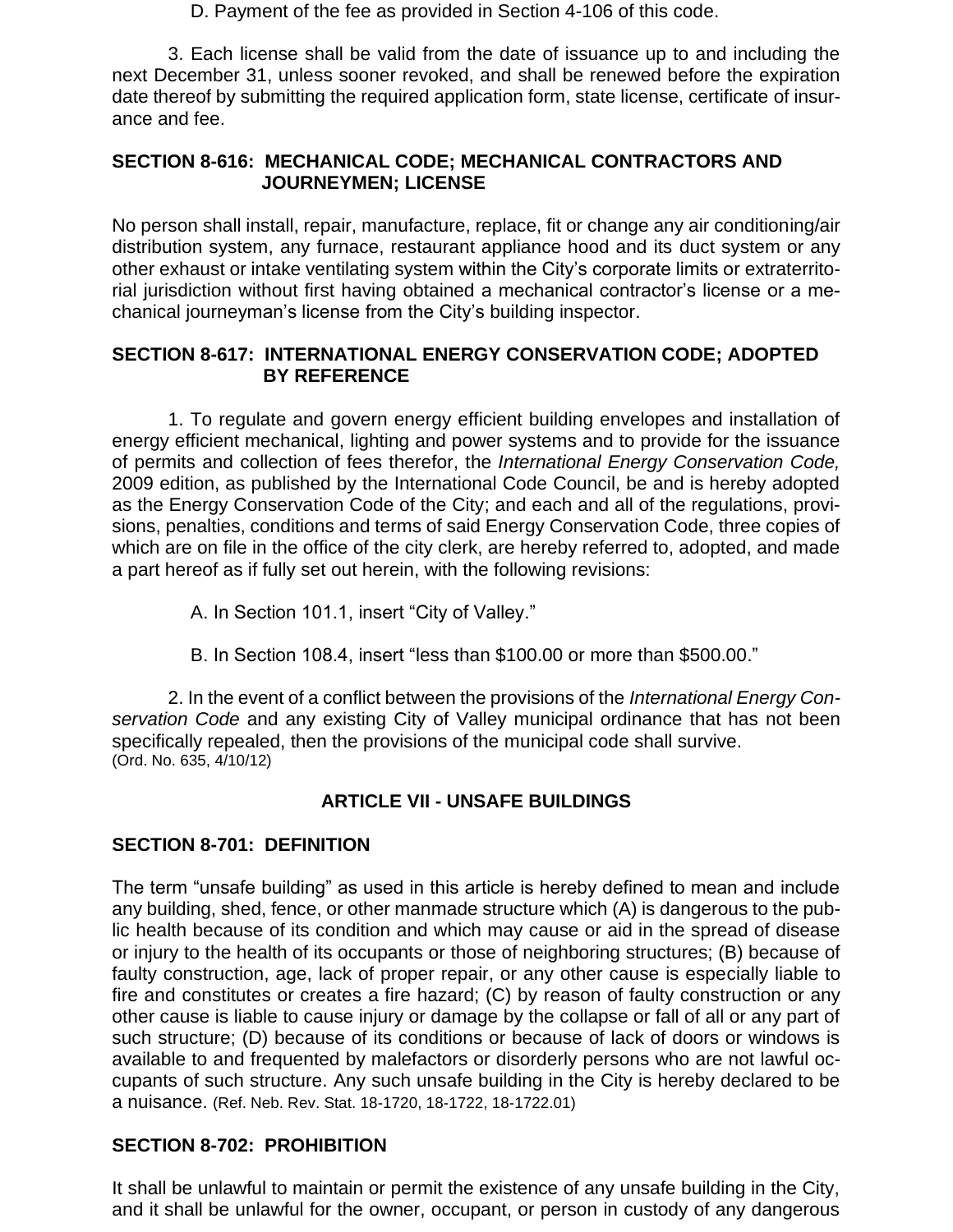building to permit the same to remain in an unsafe condition or to occupy such building or permit it to be occupied while it is in an unsafe condition. (Ref. Neb. Rev. Stat. §18-1720, 18-1722, 18-1722.01)

## **SECTION 8-703: DETERMINATION AND NOTICE**

1. Whenever the building inspector or fire chief shall be of the opinion that any building or structure in the City is an unsafe building, he/she shall file a written statement to this effect with the city clerk. The clerk shall thereupon: (A) cause the property to be posted accordingly; (B) file a copy of such determination in the office of the county register of deeds; and (C) serve written notice upon the owner and upon the occupant thereof, if any, by certified mail or by personal service. Such notice shall state that the building has been declared to be in an unsafe condition; that such dangerous condition must be abated by altering or demolishing the building; and that the condition must be remedied at once. Such notice may be in the following terms:

"To \_\_\_\_\_\_\_\_\_\_\_\_\_\_\_ (owner-occupant of premises) of the premises known and described as \_\_\_\_\_\_\_\_\_\_\_\_\_\_\_\_\_:

"You are hereby notified that \_\_\_\_\_\_\_\_\_\_\_\_\_\_\_\_\_\_\_\_ (describe building) on the premises above mentioned has been determined to be an unsafe building and a nuisance after inspection by \_\_\_\_\_\_\_\_\_\_\_\_\_\_\_\_. The causes for this decision are \_\_\_\_\_\_\_\_\_\_\_\_\_\_\_\_\_\_\_\_\_\_ (insert the facts as to the dangerous condition). You must remedy this condition or demolish the building immediately or the City will proceed to do so."

2. If the person receiving the notice has not complied therewith or taken an appeal from the determination of the officer or employee finding that a dangerous building exists within ten days from the time when this notice is served upon such person by personal service or registered mail, the building inspector or fire chief shall notify the mayor of the City of such noncompliance by filing a written report with the city clerk. The mayor shall then cause a hearing date to be fixed and notice thereof to be served upon the owner, occupant, lessee, mortgagee or agent of such building or structure found to be dangerous or unsafe. Such notice of hearing shall be by personal service or registered mail and require such party or parties to appear before the City Council to show cause why the building or structure reported to be dangerous or unsafe should not be found to be a dangerous or unsafe building or structure and a public nuisance and condemned. Such notice shall be given not less than five days prior to the time of hearing; provided, whenever the owner, lessee, occupant or mortgagee of such building or structure is a nonresident or cannot be found therein, then the city clerk shall publish in a newspaper of general circulation in the City such notice of hearing for two consecutive weeks, the last publication being at least one week prior to the date set for the hearing. (Ref. Neb. Rev. Stat. §18-1720, 18-1722. 18-1722.01)

#### **SECTION 8-704: HEARING AND APPEAL**

Upon receiving the notice to repair or demolish the said building, its owner may, in writing to the city clerk and within the time stipulated, request a hearing before the City Council, sitting as the Board of Appeals, to present reasons why the building should not be repaired or demolished. The City Council shall grant such hearing within ten days from the date of receiving the request. A written notice of the Council's decision following the hearing shall be sent to the property owner by certified mail. If the Council rejects the appeal, the owner shall have five days from the sending of the decision to begin repair or demolition and removal. If the owner has not begun work after the five-day period, the City Council shall proceed to cause such work to be done; provided, the property owner may appeal such decision to the appropriate court for adjudication, during which proceedings the decision of the Council shall be stayed. Where the City has not adopted a building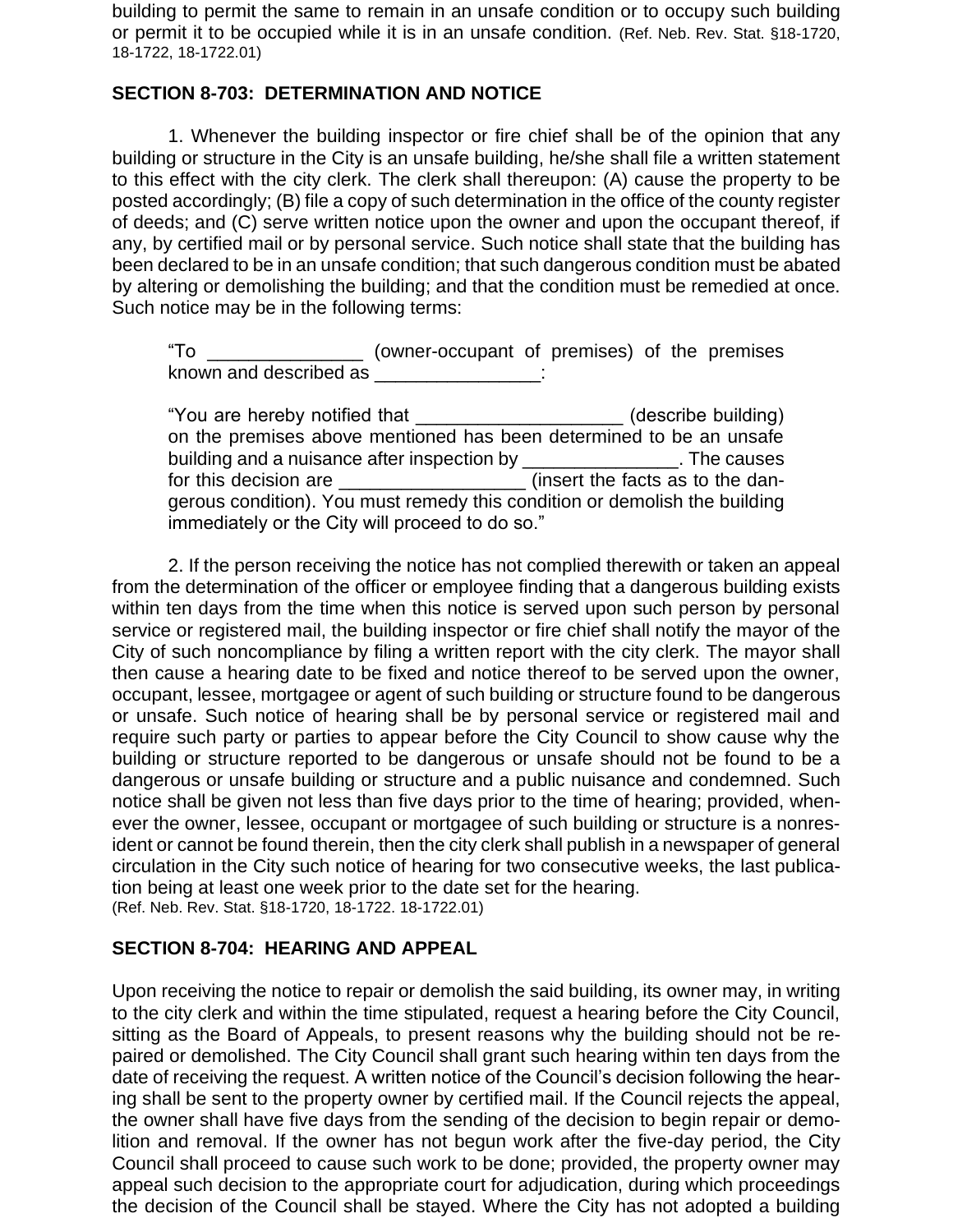code, the statutes of Nebraska relating to bonded indebtedness and collection of delinquent taxes shall apply. (Ref. Neb. Rev. Stat. §18-1720, 18-1722, 18-1722.01)

## **SECTION 8-705: SPECIAL ASSESSMENTS**

If any owner of any building or structure fails, neglects, or refuses to comply with notice by or on behalf of the City to repair, rehabilitate or demolish and remove a building or structure which is unsafe and a public nuisance, the City may proceed with the work specified in the notice to the property owner. A statement of the cost of such work shall be forwarded to the City Council, which may (A) levy the cost as a special assessment against the lot or real estate upon which the building or structure is located, such special assessment being a lien on the real estate and collected in the manner provided for special assessments; or (B) collect the cost from the owner of the building or structure and enforce the collection by civil action in any court of competent jurisdiction. (Ref. Neb. Rev. Stat. §1 8-1720, 18-1722, 18-1722.01, 77-1725)

## **SECTION 8-706: STANDARDS FOR REPAIR, VACATION OR DEMOLITION**

The following standards shall be followed in substance by the building official on ordering repair, vacation or demolition:

1. If the dangerous or unsafe building or structure can reasonably be repaired so that it will no longer exist in violation of the terms of this ordinance, it shall be ordered repaired.

2. If the dangerous or unsafe building or structure is in such condition as to make it dangerous or unsafe to the health, morals, safety or general welfare of its occupants, it shall be ordered to be vacated.

3. Conditions for demolition: (A) In any case where a dangerous or unsafe building or structure is 50% damaged or decayed, or deteriorated from its replacement value or structure, it shall be demolished. (B) In all cases where a building or structure cannot be repaired so that it will no longer exist in violation of the terms of this ordinance, it shall be demolished. (C) In all cases where a dangerous or unsafe building or structure is a fire hazard existing or erected in violation of the terms of this article or of any other provisions of this code or of state statutes, it shall be demolished.

#### **ARTICLE VIII - PRIVATE WATER SYSTEMS**

#### **SECTION 8-801: SCOPE**

The provisions of this article shall apply to all private water supply systems in the corporate limits of the City and its one-mile zoning jurisdiction.

#### **SECTION 8-802: DEFINITIONS**

For the purpose of these regulations, the following terms, phrases, words, and their derivations shall have the meaning given herein. The word "shall" as used herein is mandatory and not merely directory.

"Building inspector" shall mean the building inspector of the City of Valley, Douglas County, Nebraska.

"Health officer" shall mean the director of the Douglas County Health Department or his/her authorized representative.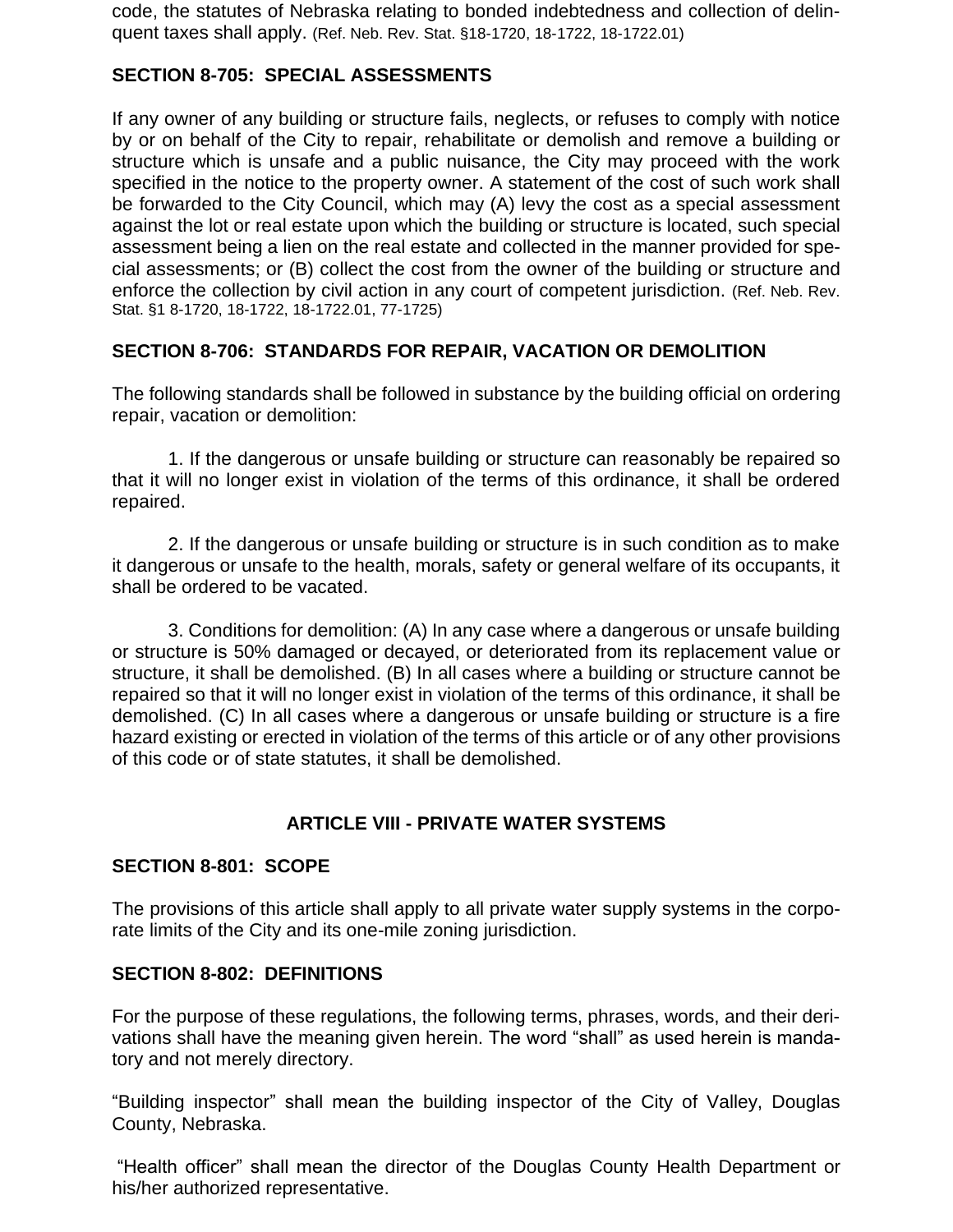"Private water supply system" shall mean a water supply system not operated by a governmental subdivision.

"Well" shall mean the structural assembly constructed for the purpose of extracting water from the ground.

## **SECTION 8-803: SANITATION REQUIREMENTS**

In order to protect the general health, safety and welfare of the people of the City and the general public, private water supply systems shall be constructed, used and maintained in accordance with the following standards and requirements:

1. A well shall be located so as to be no nearer than 100 feet to any septic tank system, cesspool, privy, feed lot, barnyard or animal or fowl pen, or any other known source of contamination.

2. A well shall be constructed so as to exclude dust, dirt or foreign material of any kind and to exclude surface water and any ground water above a depth of ten feet.

3. A well shall not be constructed as a driven or sandpoint well.

4. If stock or fowl are watered from wells controlled by this article, all automatic stock or fowl watering devices shall be provided with backsiphonage devices approved by the health officer. Any cross-connections between a private water supply system or private well and the city municipal water supply system are expressly prohibited.

#### **SECTION 8-804: CONSTRUCTION REQUIREMENTS**

In addition to the sanitation requirements for private water supply systems listed above, all such systems shall be constructed, altered, maintained and used in accordance with the regulations and standards set forth in Title 178, Department of Health and Environmental Control Council, Chapter 12: "Regulations Governing Water Well Construction, Pump Installation and Water Well Abandonment Standards", including future amendments. A copy of said regulations and standards shall be available for public inspection at the city clerk's office.

#### **SECTION 8-805: QUALITY OF WATER**

The sanitary quality of water from private water supply systems shall be determined by the bacteriological, chemical and physical standards as promulgated by the most recent edition of the "Public Health Service Drinking Water Standards."

#### **SECTION 8-806: PERMITS AND FEES**

It shall be unlawful for any person to construct, alter or modify private water supply systems without first obtaining a valid permit issued by the Douglas County Health Department, which shall be in addition to the building permit or any other required permit. A permit for a private water supply system may be denied where the municipal water supply is available within 300 feet from the property to be served. Appropriate fees for said permit shall be payable to the Douglas County Health Department. In addition, an electrical permit must be obtained from the City. The fee for an electrical permit in conjunction with the Douglas County Health Department permit to construct a private water supply shall be payable to the City in an amount determined by resolution by the City Council.

#### **SECTION 8-807: INSPECTIONS**

The health officer is hereby authorized and directed to make such inspections as are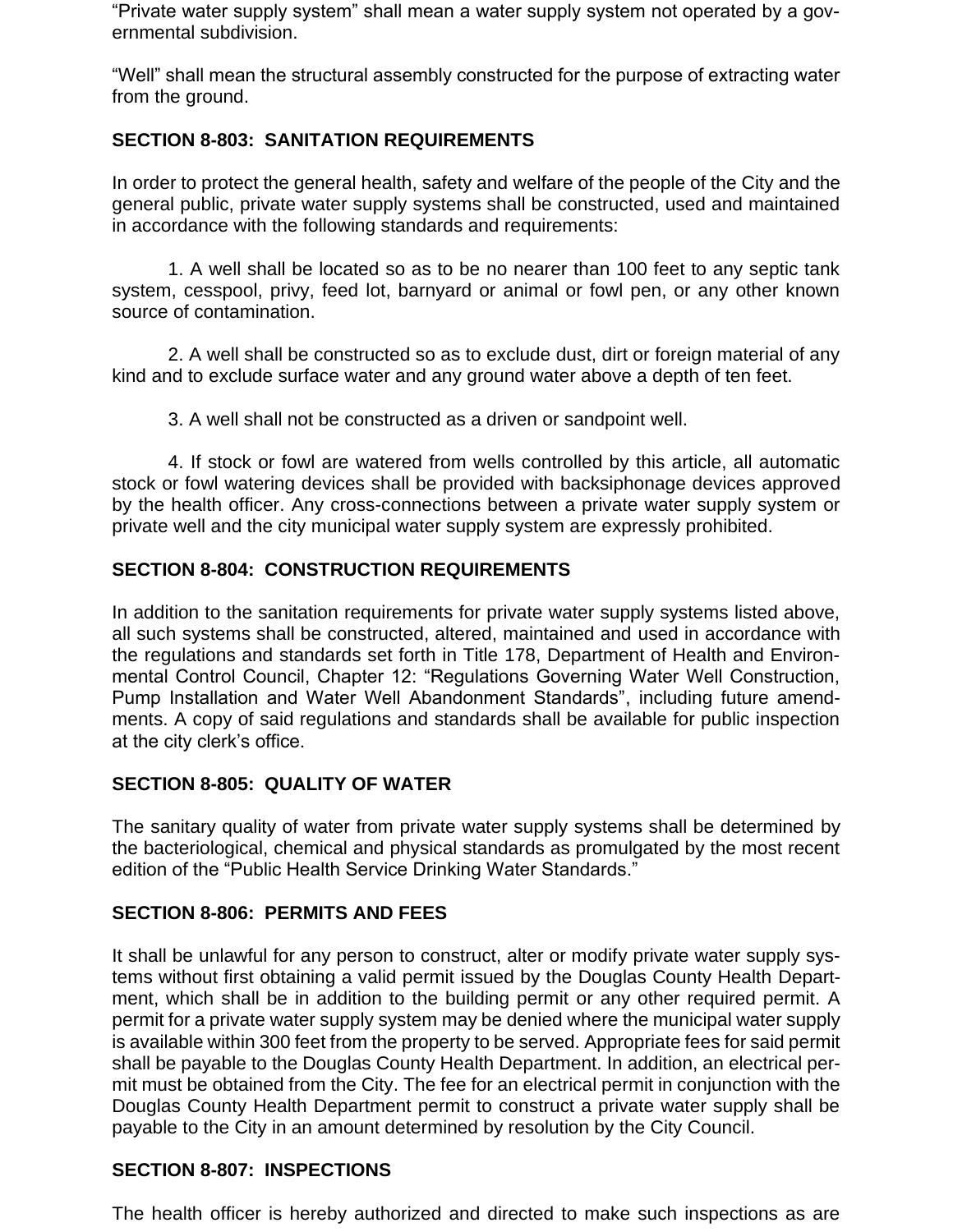necessary to determine satisfactory compliance with these regulations and standards.

## **SECTION 8-808: PENALTY FOR VIOLATIONS**

Any person, firm or corporation who violates any of the provisions of this article shall, upon conviction, be fined in any sum not to exceed \$250.00 or be sentenced to be imprisoned not to exceed 30 days in jail, at the discretion of the Court.

## **SECTION 8-809: ABATEMENT OF NUISANCE**

Whenever a nuisance exists as defined in this article, the City may proceed by a suit in equity to enjoin and abate the same in the manner provided by law. Whenever in any action it is established that a nuisance exists, the Court may, together with the fine or penalty imposed, enter an Order of Abatement as part of the judgment in the case.

## **SECTION 8-810: WATER SERVICE AND DRAIN LAYER; LICENSE**

1. No person shall tap water mains, install curb stops, install water service lines, or construct, lay, install, replace or repair sanitary sewer lines, septic tank systems or septic tank fields within the City's corporate limits or extraterritorial jurisdiction without first having obtained from the City's building inspector a water service and drain layer's license.

2. A water service and drain layer's license shall be issued to an applicant by the City's building inspector upon fulfillment of the following:

- A. Completion of a water service and drain layer's license application form provided by the City.
- B. Submission of documentation that the applicant has three years' experience as an apprentice plumber or equivalent.
- C. A written endorsement of a master plumber who is registered as a master plumber with the City.
- D. Payment of the fee as provided in Section 4-106 of this code.

3. A water service and drain layer's license shall be valid from the date of issuance up to and including the next December 31, unless sooner revoked, and shall be renewed before the expiration date thereof by submitting the required application form, documentation and fee.

#### **SECTION 8-811: LAWN SPRINKLER INSTALLER; LICENSE**

1. No person shall install lawn sprinkler systems from the backflow prevention device in and through any lawn or yard within the City's corporate limits or extraterritorial jurisdiction without first having obtained a lawn sprinkler installer's license from the City's building inspector.

2. A lawn sprinkler installer's license shall be issued to an applicant by the City's building inspector upon fulfillment of the following:

- A. Completion of a lawn sprinkler installer's license application form provided by the City.
- B. Submission of documentation that the applicant has two years' experience in lawn sprinkler installations.
- C. Payment of the fee as provided in Section 4-106 of this code.

3. A lawn sprinkler installer's license shall be valid from the date of issuance up to and including the next December 31, unless sooner revoked, and shall be renewed before